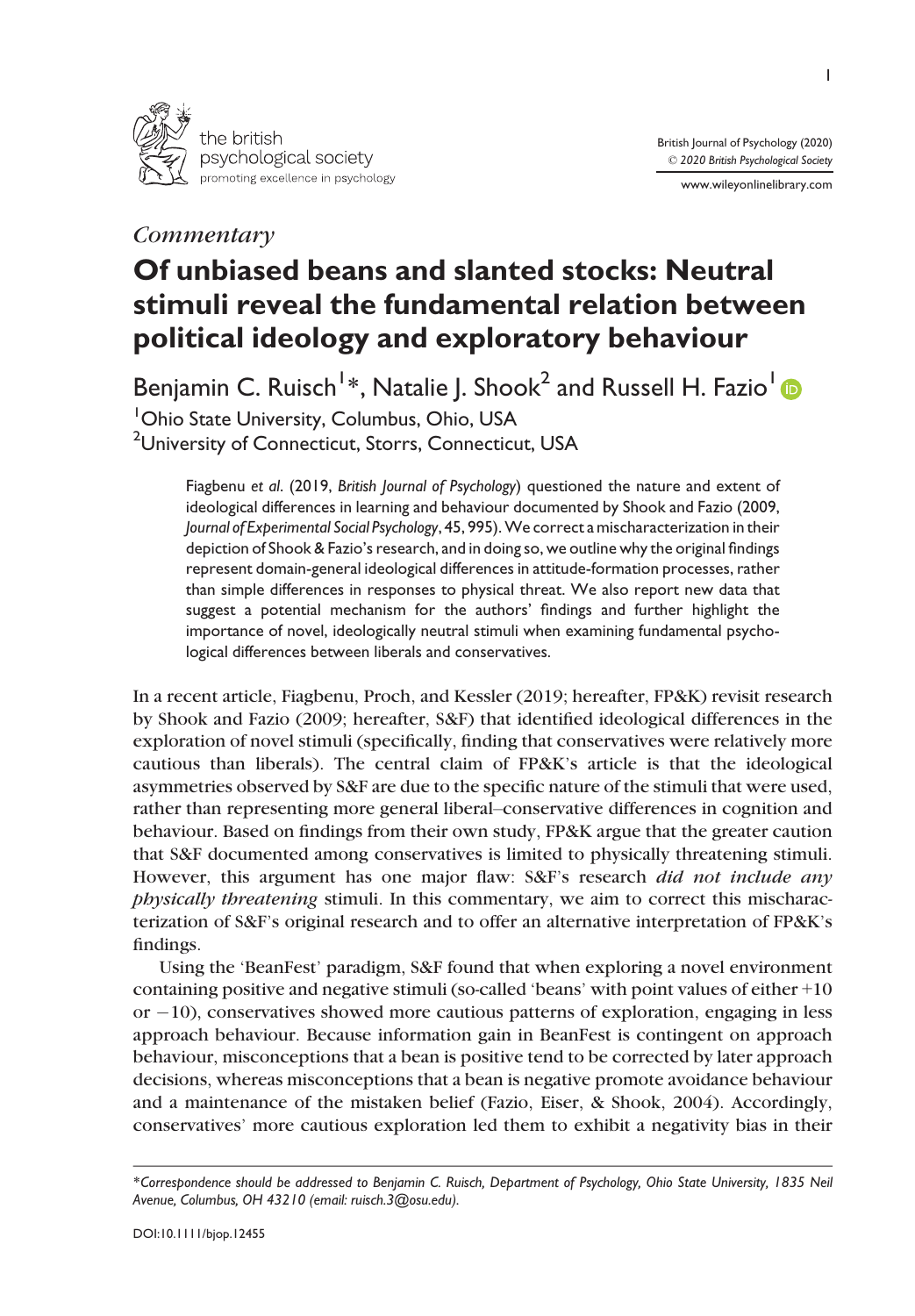learning – that is, a valence asymmetry involving better learning of the negative (vs. positive) beans.

In their study, FP&K manipulated whether the BeanFest task was framed as (1) a foodforaging task in which participants had to seek out good (and avoid bad) beans to gain 'health points' and avoid death, or (2) a stock-market trading game in which participants had to choose good (and avoid bad) stocks to gain 'profit points' and avoid bankruptcy. In the life-or-death version of BeanFest, conservatives exhibited more cautious exploration – similar to S&F's original research. However, when framed as a stock-market trading game, it was liberals who exhibited greater caution. Based on these findings, FP&K attempt to explain S&F's findings by arguing that conservatives' 'greater reluctance to explore the beans reflects their greater tendency to avoid situations that signal potential threat to physical safety', as they contend is true of 'the life-death situation simulated in BeanFest' (p. 10).

However, S&F's research did not incorporate any of these life-or-death elements. Rather, S&F employed a neutrally framed BeanFest task that simply described the game in terms of gaining or losing points. Unlike FP&K's modified paradigm, the original study made no mention of 'life', 'death', 'health', 'eating', 'malnutrition', or 'illness' (p. 14). Thus, FP&K's explanation for the ideological differences S&F documented in learning and behaviour – that they represent ideological differences in responses to 'threat to physical safety' – cannot possibly account for these findings.

The neutral framing noted above – which was chosen specifically to avoid the kinds of alternative explanations suggested by FP&K – was a critical feature of S&F's experimental design. The 'beans' used in the task were simple graphical representations differing only in their shape (from round to oblong) and pattern (from few dots to many). The novel and neutral nature of these stimuli means they are not confounded by pre-existing knowledge, experience, or attitudes. As such, the BeanFest paradigm provides an index of individual differences in domain-general attitude-formation processes. Evidence for the validity of the measure comes from over 15 years of research demonstrating that it predicts a wide variety of important and theoretically cohesive outcomes across diverse domains of personality, beliefs, and behaviour (see Fazio, Pietri, Rocklage, & Shook, 2015, for a review).

Thus, S&F's original research demonstrated that liberals and conservatives differ in domain-general attitude-formation processes, using a well-validated measure that is a powerful predictor of many important downstream outcomes. But what, then, explains the reversal of these effects observed in FP&K's StockFest paradigm? We propose that these differences may simply stem from pre-existing ideological differences in attitudes towards the target stimuli, stocks. In other words, stocks – unlike S&F's beans – are not ideologically neutral stimuli, and behaviour in the StockFest paradigm, while interesting in its own right, therefore tells us little about the existence (or lack thereof) of general psychological differences between liberals and conservatives.

FP&K attempt to pre-emptively dismiss this concern by presenting the most extreme possible version of the ideology-negativity bias hypothesis: If liberals and conservatives generally differ in their degree of negativity bias, then conservatives should 'exhibit greater sensitivity to *all* kinds of negatively valenced stimuli than liberals' [emphasis theirs] (p. 3). However, this is an unnecessarily and unrealistically stringent criterion for determining whether ideological differences in negativity bias exist. No one would seriously contend that ideological differences in attitudes towards complex, socially laden topics, such as taxes or climate change, necessarily represent domain-general ideological differences in attitude-formation processes. These attitudes are far more likely to be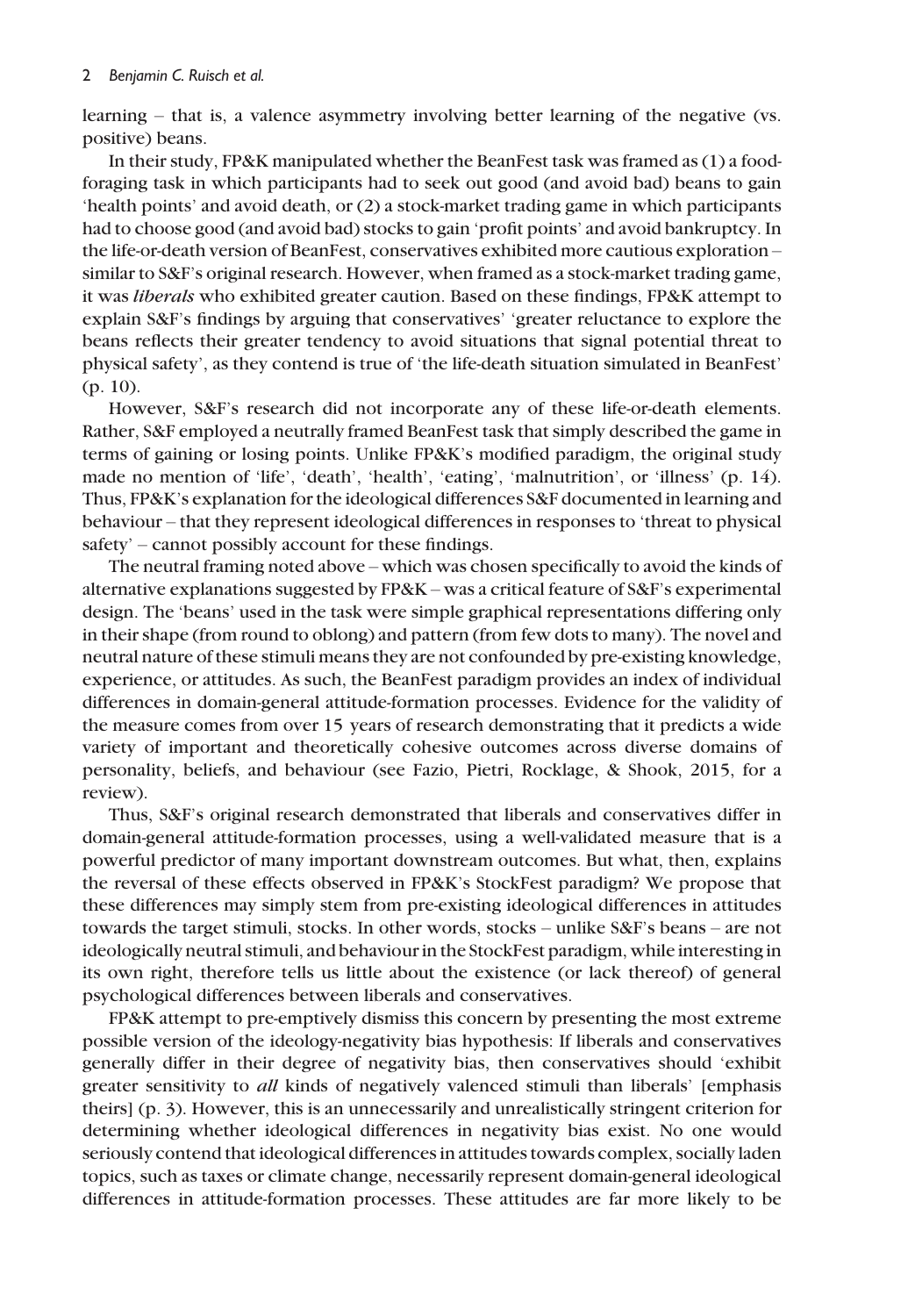shaped by the various cultural, worldview, and lifestyle differences between those on the left and right. For the same reasons, it would be ill-advised to utilize such complex stimuli to investigate ideological differences in basic attitude-formation processes. Research clearly shows that the degree of positivity/negativity of a stimulus shapes approach behaviour (e.g., Fazio et al., 2004). Therefore, pre-existing ideological differences in attitudes towards complex stimuli would be expected to shape liberals' and conservatives' behavioural responses to them – and if these differences are sufficiently strong, they would even overcome domain-general ideological differences in attitude-formation processes (e.g., conservatives' general tendency towards more cautious exploration). Thus, if similar ideological differences exist in attitudes towards stocks/the stock market, this could offer a straightforward and parsimonious explanation for FP&K's findings: They may simply stem from pre-existing differences in attitudes towards the target stimuli.

To provide a preliminary test of this possibility, we conducted a brief study in which we asked participants ( $N = 335$  from Mechanical Turk) to rate their positivity/negativity towards a range of 25 different attitude objects (e.g., potatoes, theme parks, cotton swabs; Data are available at [https://osf.io/j937q/\)](https://osf.io/j937q/). Embedded randomly within these topics were our three attitude objects of interest: stocks, the stock market, and beans. As predicted, we found that political ideology (measured by a 9-point scale from 'extremely liberal' to 'extremely conservative') was associated with attitudes towards both the stock market  $(r = .39, p < .001)$  and stocks  $(r = .24, p < .001)$ , with conservatives exhibiting greater positivity towards both. Further, confirming the ideological neutrality of the BeanFest paradigm, there were no ideological differences in positivity towards beans  $(r = .09)$ ,  $p = .09$ ; trending towards conservatives feeling more *positively* towards beans, in contrast to FP&K's predictions).

FP&K explicitly note that their work did 'not address mechanisms behind the reversal' (p. 11) of the ideological differences that they observed with StockFest. Our findings may help fill this gap by suggesting a possible psychological mechanism for their effect. Past work has shown that a variety of experimental manipulations increase exploratory behaviour in BeanFest, including making the positive (vs. negative) beans more impactful by increasing their relative point value, instilling a promotion mindset, and inducing an expectation that beans are positive (Fazio et al., 2004). Such situational factors should operate analogously to individual differences in positivity/negativity across participants. Just as these manipulations can shape approach behaviour, so, too, should pre-existing ideological differences in positivity/negativity towards stocks. The differences that we observed, with conservatives exhibiting greater positivity towards stocks/the stock market, were precisely of this nature. This suggests that baseline ideological differences in attitudes towards stocks and the stock market may explain FP&K's effects. In other words, just as we would expect from a 'TaxFest' or 'ClimateFest' task, the substantial pre-existing ideological differences in attitudes towards the target stimuli may have been of sufficient magnitude to overcome the general ideological differences in exploratory behaviour.

In this commentary, we had two central aims. The first was to correct the mischaracterization of S&F's original research. Contrary to FP&K's portrayal, this research used a neutral framing of the BeanFest task, thereby documenting ideological differences in basic attitude-formation processes. Our second aim was to suggest a possible psychological mechanism for the apparent reversal of these ideological differences in the StockFest paradigm: They may simply stem from pre-existing ideological differences in attitudes towards the target stimuli, stocks.

As we hope is evident, we appreciate the contribution of FP&K's research: demonstrating that there are boundary conditions to ideological differences in